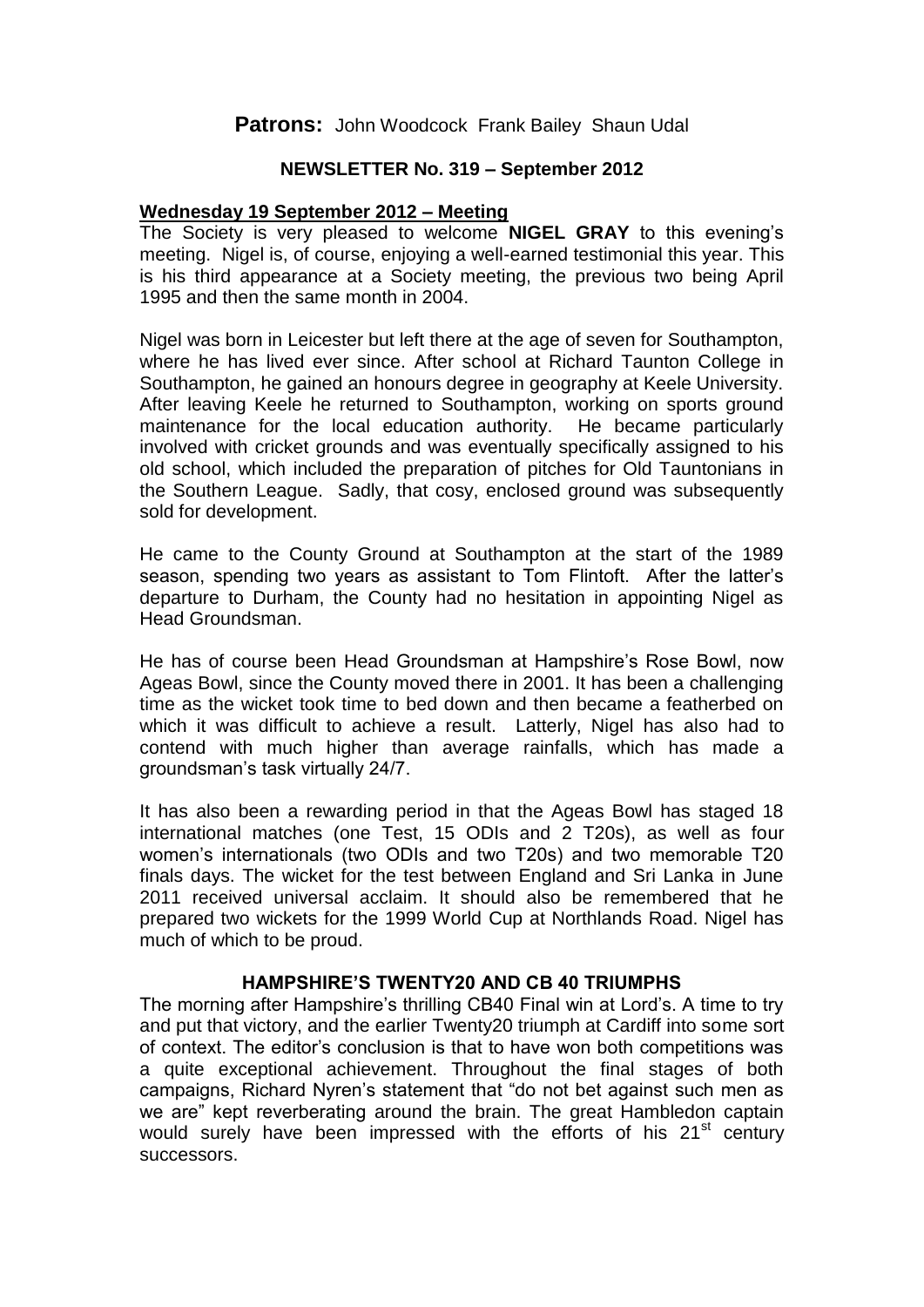Both titles were gained out of adversity. At virtually no stage were Hampshire expected by the pundits to win. At the start of their T20 campaign they obtained only one point from their first three matches. Thirty percent of the group stage had been completed. Any thoughts of a third consecutive appearance on finals day seemed far fetched. They could not afford to lose another match. They did not do so. On three occasions, at Tunbridge Wells, Richmond and Chelmsford, Hampshire came from behind to win after being in an extremely precarious position.

When pitched against Nottinghamshire in the quarter-finals at Trent Bridge, the home side were flying at the time. Notts had easily defeated Hampshire in a CB40 encounter a week earlier. It was the County's first defeat in that competition. As was to happen for the rest of the tournament, the opposing side started as favourites. And yet, thanks to a genius-laden innings of 76 not out by Neil McKenzie, Hampshire emerged victorious from a match which Notts always seemed to have their noses just in front. McKenzie's knock demonstrated that Twenty20 cricket can produce memorable moments to stand comparison with the longer formats of the game.

And so to finals day. Hampshire, were without the exciting, red-shoed Australian, Glenn Maxwell, whose blitzkriegs at Tunbridge Wells (66 not out off 32 balls) and Chelmsford (an even more ferocious 60 not out off 24 balls) had thundered the County to victory. He had also shown he was a more than useful off-spin bowler. Those performances had propelled him into the Australian ODI squad in the UAE. Hampshire, despite their appearances at finals day in the two previous years, were clear underdogs, especially as they had been drawn against Somerset, with Marcus Trescothick back in harness, in the semi-final. Of the Sky commentating team, only non-cricketer Charles Colville predicted they would go on to win the competition.

The County's two previous matches against Somerset had produced the tightest finishes possible, one in favour of Hampshire in the Final at the Rose Bowl two years ago, and then victory for their opponents in the "Super Over" in the semi-final at Edgbaston last summer. This year's encounter bore an uncanny resemblance at times to 2010, with the performances in this season's group stages added to the mix. Good bowling by Mascarenhas, Ervine and Danny Briggs held the much vaunted Somerset strokeplayers in check. They lost wickets at regular intervals. As in 2010, Craig Kieswetter was unable to play his natural destructive game and he was on only 63 at the end of the innings at 124 for six. The Somerset innings would have been in a sorry mess without him.

Hampshire, though, conspired to dig themselves a hole as they subsided from 33 for nought to 72 for four. However, mature batting by the two experienced left-handers, Katich (32) and Ervine (34), ensured that, on this occasion, the result was more clear cut, as they steered their side home without any further alarms with an over to spare.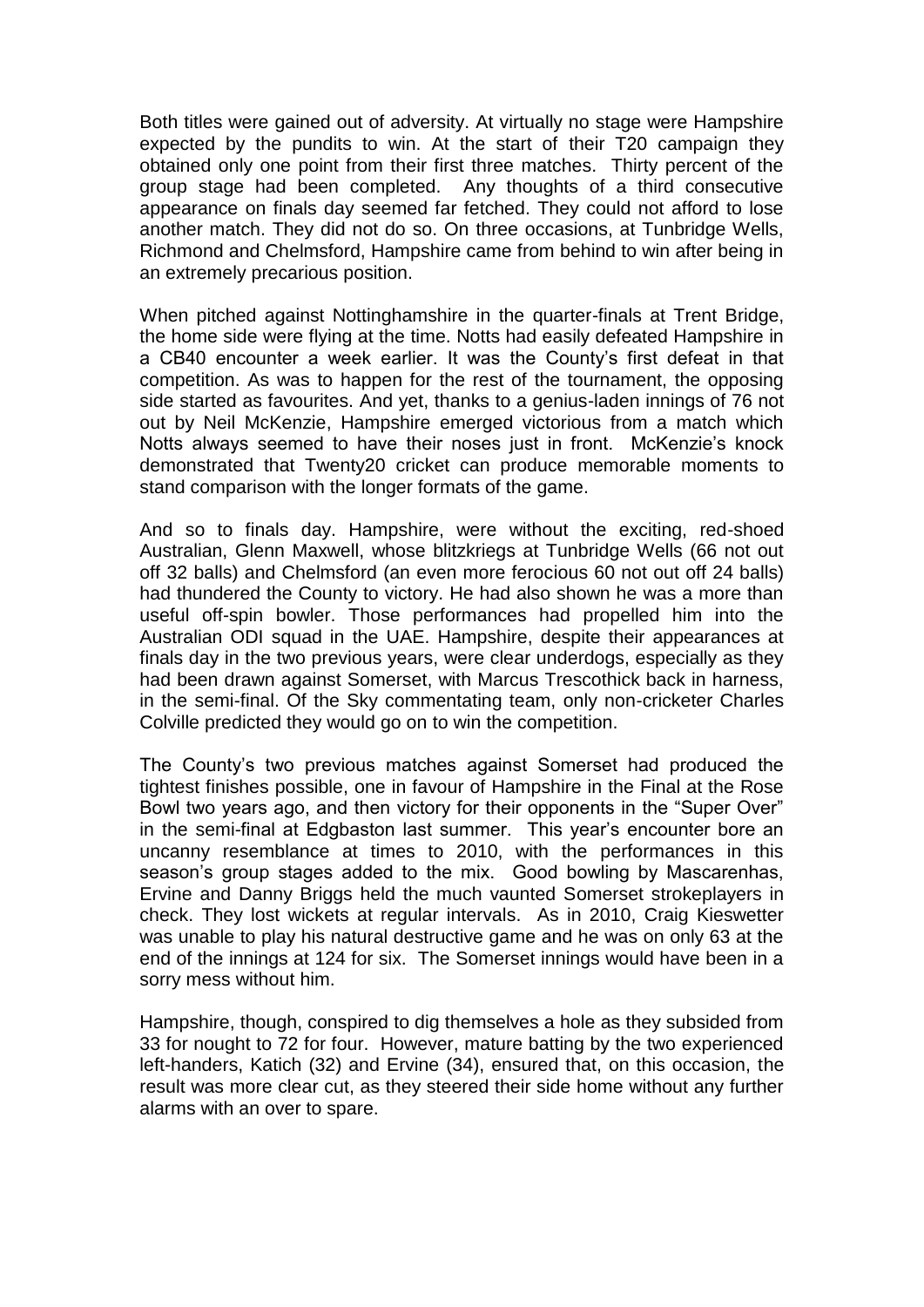In the other semi-final, Yorkshire, somewhat surprisingly, accounted for Sussex, who had cruised to finals day. The Sky team now thought the former were favourites.

Hampshire had turned the run chase into an art form during their progress and so it was a new challenge for them to bat first. The only other occasion they had done so was in their defeat at the hands of Middlesex in their first completed match of the season at the Ageas Bowl. Cameos by Adams (43), James Vince (36), Ervine (25) and Katich (21) enabled Hampshire to post 150 for six, a competitive total at the SWALEC. Canny bowling changes by Dimi Mascarenhas kept the Yorkshire batting on its toes and held them in check throughout, except for the South African David Miller. He launched a furious assault on Ervine in particular. With only two overs remaining, and with Miller irresistible, the Hampshire captain entrusted the penultimate over to Danny Briggs, with Yorkshire requiring only 21. However, he bowled quite nervelessly – conceding only six. Fourteen were now needed. Mascarenhas now threw the ball to Chris Wood. He induced Tim Bresnan to sky to Ervine at cover off the first ball. He then bowled three yorkers to Miller and Richard Pyrah. 11 were required off the last two balls. Wood duly castled Pyrah off another yorker and had Rafiq caught off the final ball (again by Ervine) at extra cover. Hampshire had won the match by ten runs. Man of the match, Miller, was left undefeated on a day's best of 72 off 46 balls.

Hampshire fully deserved their victory. All the team chipped in with telling contributions at some stage during the day, but the ultimate accolade must be awarded to the captain, Dimitri Mascarenhas. He was positive and decisive throughout. It was evident that he commanded the total respect of his players. It later emerged he played with a damaged shoulder and was unlikely to appear again during the season. At that stage, Hampshire had reached the semi-finals of the CB40 competition. Their strength had therefore already been denuded.

Unlike the Twenty20 campaign, Hampshire's position for qualification to the semi-final of the CB40 always looked optimistic. They started by beating Glamorgan at home, and then accounted for Scotland away. Crucially, they then inflicted a nine wicket defeat of Somerset at Taunton, where Michael Carberry recorded a marvellous 103 not out. He was ably assisted by both Jimmy Adams (56) and James Vince (44 not out). Carberry then went on to strike a career-best 148 not out in the return against Scotland at the Ageas Bowl. He was already laying down a marker of what was to follow. Though Hampshire lost to Notts, as has already been mentioned, and Somerset at home, they qualified for the semi-finals by virtue of being the best runners up in the three groups.

They were drawn against Sussex at Hove. They were again not expected to win. Their opponents were able to play both Luke Wright and Matt Prior, whose form in recent years against the County at the ground was daunting. Hampshire were without both Macarenhas, and the influential McKenzie.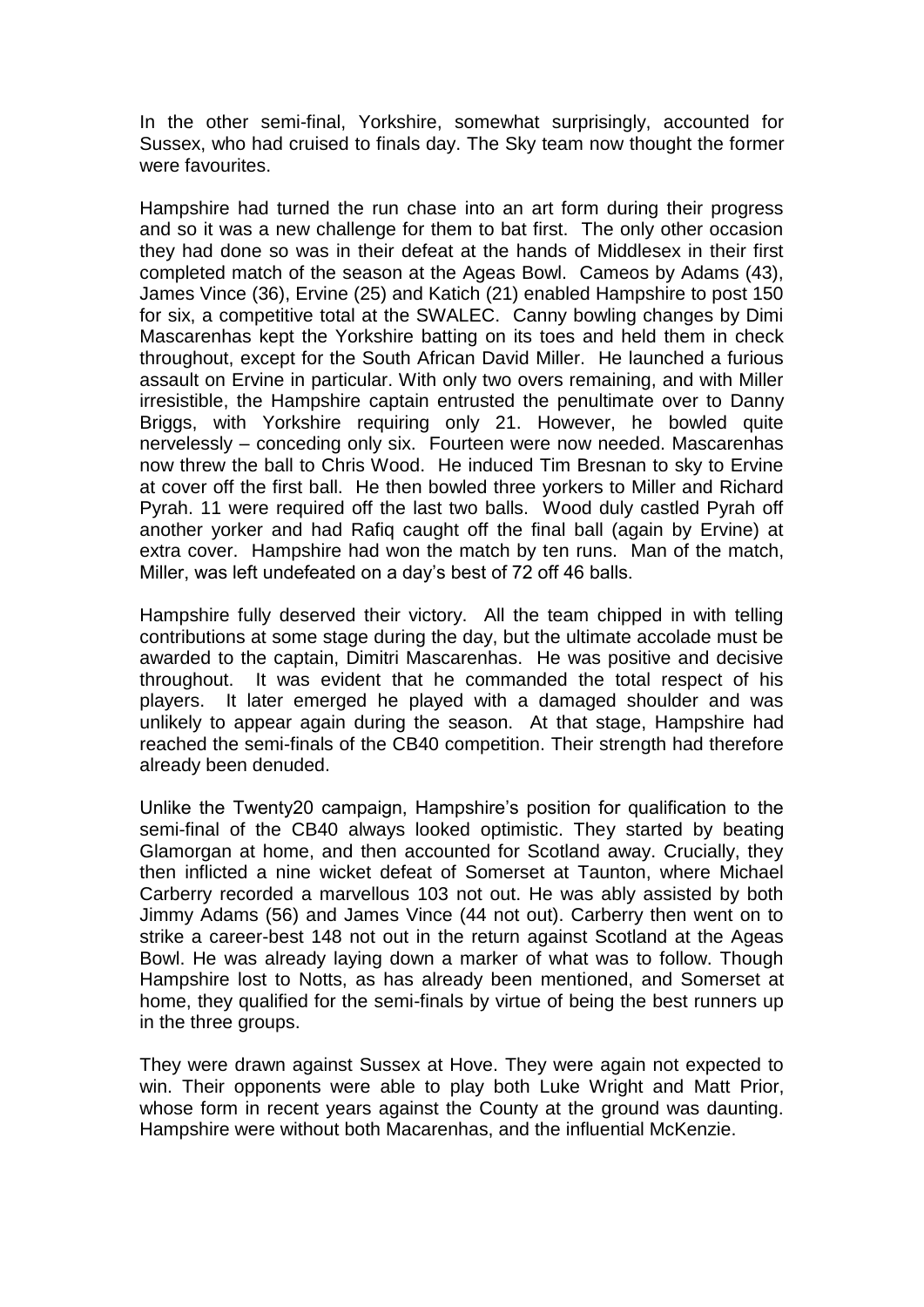When Sussex raced to 159 for 1 in the 28<sup>th</sup> over, with Prior and Wright in full cry, it looked as if Hampshire were going to chase a formidable total. However, a spectacular collapse then ensued and though Wright went on to score a fulminating 122, Sussex were restricted to 219 for eight.

For those who watched Hampshire in the 1970s, Barry Richards and Gordon Greenidge epitomised the destructive opening partnership. Though the County's opening batsmen since that period have broken a number of records, none ever dismantled an attack like those two peerless icons. Until 1 September 2012 at Hove. Michael Carberry and James Vince launched the most withering assault on a bowling attack by a Hampshire opening partnership that the writer of this piece can ever recall. The former virtually dealt only in boundaries as he raced to 50 (four sixes and six fours) off just 24 balls. His sixes were all mighty drives over mid on. He also drove powerfully through the covers and hit savagely to the cover point boundary. Vince unleashed a series of beautiful cover drives on the up, and finessed the ball to the mid wicket boundary. 95 were scored off the first 10 overs. Carberry cleared the ropes again before being dismissed, fittingly caught on the mid-on boundary, having scored 68 off 35 balls. The partnership had realised 129 off only 76 balls. Vince was out soon after for 58 off 43 balls. Hampshire now required just over three runs an over to win. Jimmy Adams (44 not out) and Simon Katich (47 not out) proceeded to take Hampshire to an eight wicket victory with little fuss. They first nudged and nurdled before opening up. Katich cover drove the boundary that secured a famous win with seven overs in hand. It really was a quite sensational victory.

For the final, Hampshire were now without Danny Briggs, who was with the England T20 squad in Sri Lanka, though they had flown McKenzie back from South Africa for the occasion. Warwickshire, though, were clear favourites. They had been crowned County Champions. Ian Bell, another with an outstanding recent record against Hampshire, was available to play. Of the six pundits in the Sky commentary box, only Michael Atherton thought Hampshire would win.

When Neil Carter hit the penultimate ball from Kabir Ali to the extra cover boundary to level the scores, a Warwickshire victory seemed inevitable. However, Ali, whose Hampshire career has been a tortured one, then bowled a low full toss which Carter missed. Michael Bates, brilliant all day, snaffled the ball but just to make sure that a run was not stolen, both whipped off the bails and then with Carter now out of his ground lifted a stump out with the ball in his hand. Hampshire had won their sixth Lord's final (out of seven attempts) by virtue of losing fewer wickets. The Hampshire section of the crowd (and those watching at home on Sky, or listening to Radio Solent) went into raptures.

Hampshire had played outstandingly throughout. Batting after losing the toss, Michael Carberry and James Vince seemed to be on the verge of giving a reprise of their Hove fireworks before the latter found Patel on the mid-wicket boundary. However, they had added 48 off 41 balls. Carberry (35 off 31 balls) had launched two sixes over mid-on, as well as a fierce straight driven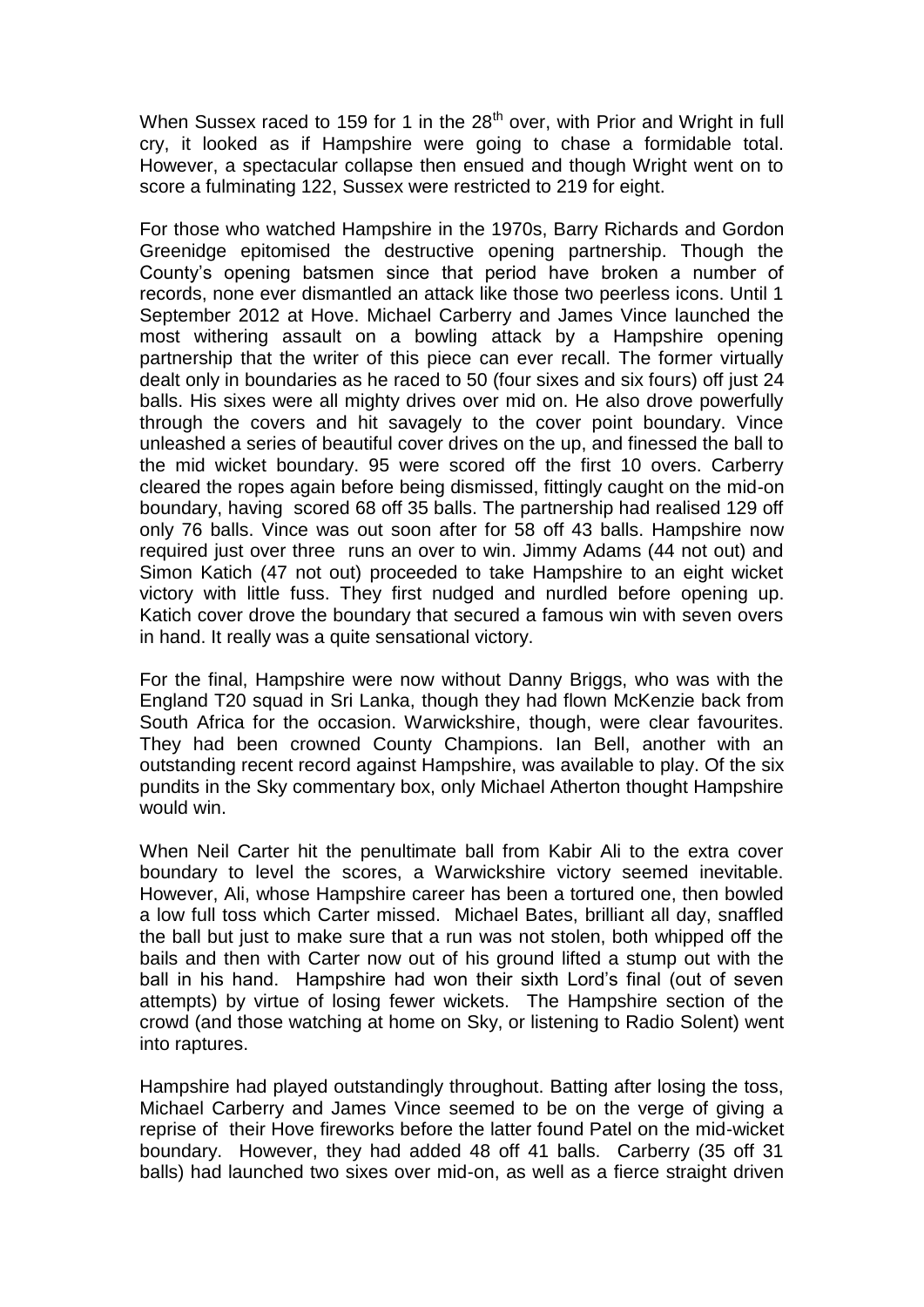boundary. After he perished at 70, the innings lost momentum whilst Neil McKenzie never quite found his form. In the meantime, captain Jimmy Adams, batting at three, was working the ball intelligently around the field. It was a largely unobtrusive innings and yet he reached 51 off the same number of balls, shortly after Mckenzie was bowled by Ian Blackwell. He eventually made a polished 66, thus emulating his boyhood hero Robin Smith as the only Hampshire men to score two fifties in Lord's Finals. He was later surpassed by Sean Ervine, whose 57 was coupled with his commanding century against the same opposition in 2005. Making light of the rough outside the off stump, he played aggressively after a quiet start. Upon his skipper's dismissal, he was joined by Simon Katich who scored a streetwise and delightful 35 not out. Ervine's dismissal off the last ball of the penultimate over probably deprived Hampshire of a few runs and they finished on 244 for 5. The four left-handers had delivered a collective batting masterclass.

In their reply, Hampshire found the happy knack of taking wickets at crucial moments. Warwickshire retained wickets in hand but with five overs remaining they still required another 52 runs. Bell (81), somewhat fortuitously on occasions, provided his side with much needed acceleration but when he struck a full toss from David Griffiths to the remarkable Carberry, whose speed over the ground and retrieval was on a different level to any other man on the day, it seemed as if Hampshire now held the advantage. However, Warwickshire's batting is long as numbers 6 – 10 were Rikki Clarke, Chris Woakes, Ian Blackwell and Carter. Thanks to some shrewd blows by the hugely talented Woakes off Chris Wood's final over, seven were required off the last over. However, by now, Warwickshire had lost six wickets and lost a seventh when Kabir Ali clean bowled Blackwell with his second ball of his last over. His last ball will undoubtedly earn him a permanent niche in the County's history.

Chris Wood had earlier demonstrated his temperament and growing ability with figures of three for 39. Liam Dawson and Sean Ervine had also bowled economically, particularly in the middle overs.

Jimmy Adams won the Man of the Match for his batting, two catches and, above all, his captaincy. He held his nerve wonderfully in those last five overs when Warwickshire made their victory dash.

# **HAMPSHIRE TENTH WICKET PARTNERSHIPS (2)**

Members will be aware that, in the wake of two noteworthy tenth wicket partnerships this summer, the Summer Newsletter majored on the subject. Within four days of that Newsletter being posted, Chris Wood and David Balcombe featured in an extraordinary last wicket stand at Grace Road, Leicester. In a match in which their colleagues had struggled with the bat throughout, they put on 168 in Hampshire's second innings, the second highest ever recorded for the County. It was also the longest partnership of the match. After being set 440 to win, Hampshire lost wickets at regular intervals on the third evening and final morning. The ninth wicket fell on 146. The pair obviously thought that they had nothing to lose. They played their shots and succeeded spectacularly. Wood struck his maiden century, scoring